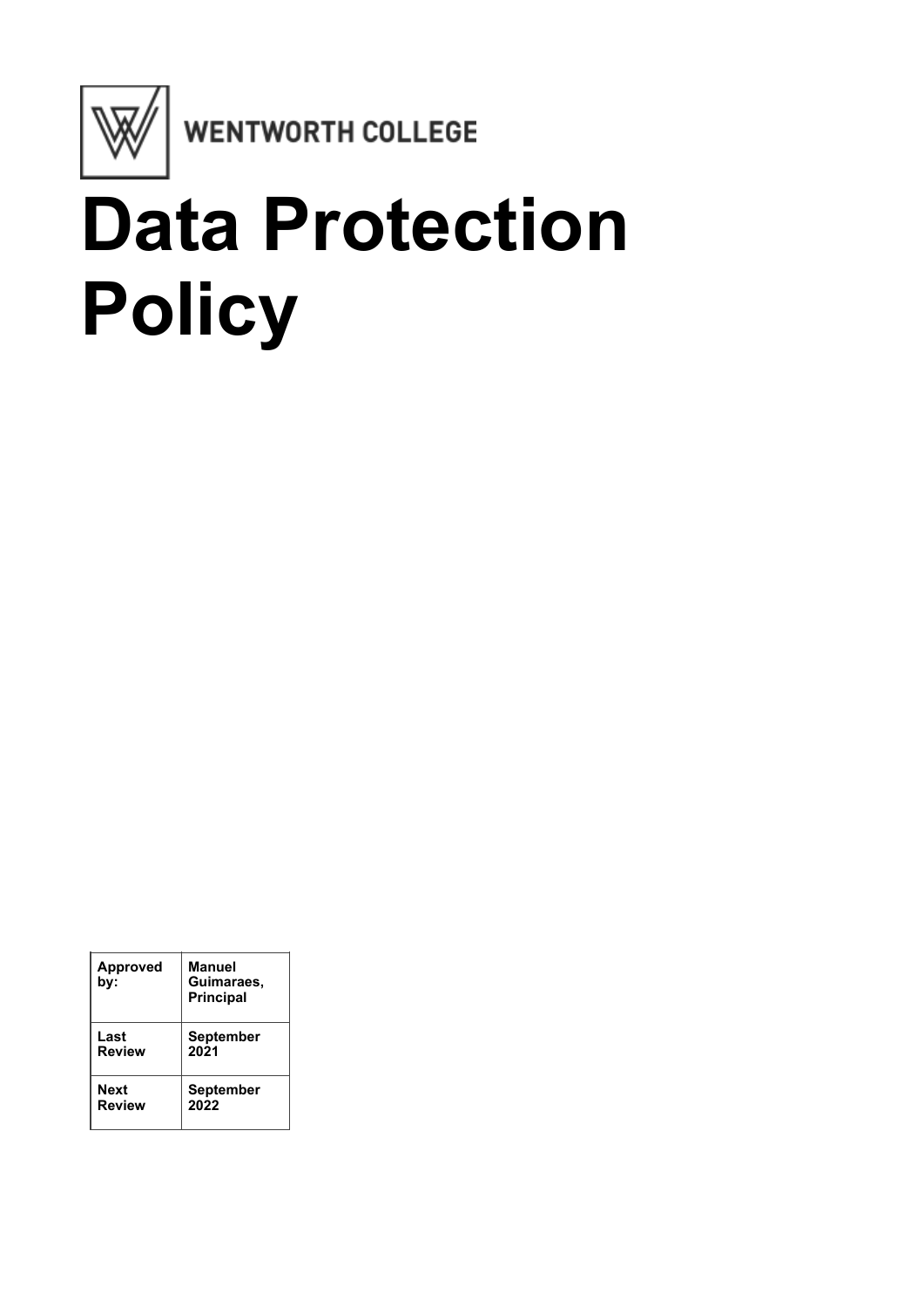General Data Protection Regulation (GDPR) and The Data Protection Act 2018 (DPA) is the law that protects personal privacy and upholds individual's rights. It applies to anyone who handles or has access to people's personal data.

This policy is intended to ensure that personal information is dealt with properly and securely and in accordance with the legislation. It will apply to personal information regardless of the way it is used, recorded and stored and whether it is held in paper files or electronically.

## **Policy Objectives**

The college as the Data Controller will comply with its obligations under the GDPR and DPA. The college is committed to being concise, clear and transparent about how it obtains and uses personal information and will ensure data subjects are aware of their rights under the legislation.

All staff must have a general understanding of the law and understand how it may affect their decisions in order to make an informed judgement about how information is gathered, used and ultimately deleted. All staff must read, understand and comply with this policy. The Information Commissioner as the Regulator can impose fines of up to 20 million Euros (approximately £17 million) for serious breaches of the GDPR, therefore it is imperative that the College and all staff comply with the legislation.

## **Scope of the Policy**

Personal data is any information that relates to an identified or identifiable living individual who can be identified directly or indirectly from the information. The information includes factors specific to the physical, physiological, genetic, mental, economic, cultural or social identity of a living individual. This includes any expression of opinion about an individual and intentions towards an individual. Under the GDPR personal information also ncludes an identifier such as a name, an identification number, location data or an online identifier. The College collects a large amount of personal data every year including: student records, staff records, names and addresses of those requesting prospectuses, examination marks, references, fee collection as well as different types of research data used by the College. In addition, it may be required by law to collect and use certain types of information to comply with statutory obligations of Local Authorities (LAs), government agencies and other bodies.

# **The Principles**

The principles set out in the GDPR must be adhered to when processing personal data:

1. Personal data must be processed lawfully, fairly and in a transparent manner (lawfulness, fairness and transparency)

2. Personal data shall be collected for specified, explicit and legitimate purposes and not further processed in a manner that is incompatible with those purposes (purpose limitation)

3. Personal data shall be adequate, relevant and limited to what is necessary in relation to the purpose(s) for which they are processed (data minimisation)

4. Personal data shall be accurate and where necessary kept up to date and every reasonable step must be taken to ensure that personal data that are inaccurate are erased or rectified without delay (accuracy).

5. Personal data shall be kept in a form which permits identification of data subjects for no longer than is necessary for the purpose for which the personal data is processed (storage limitation)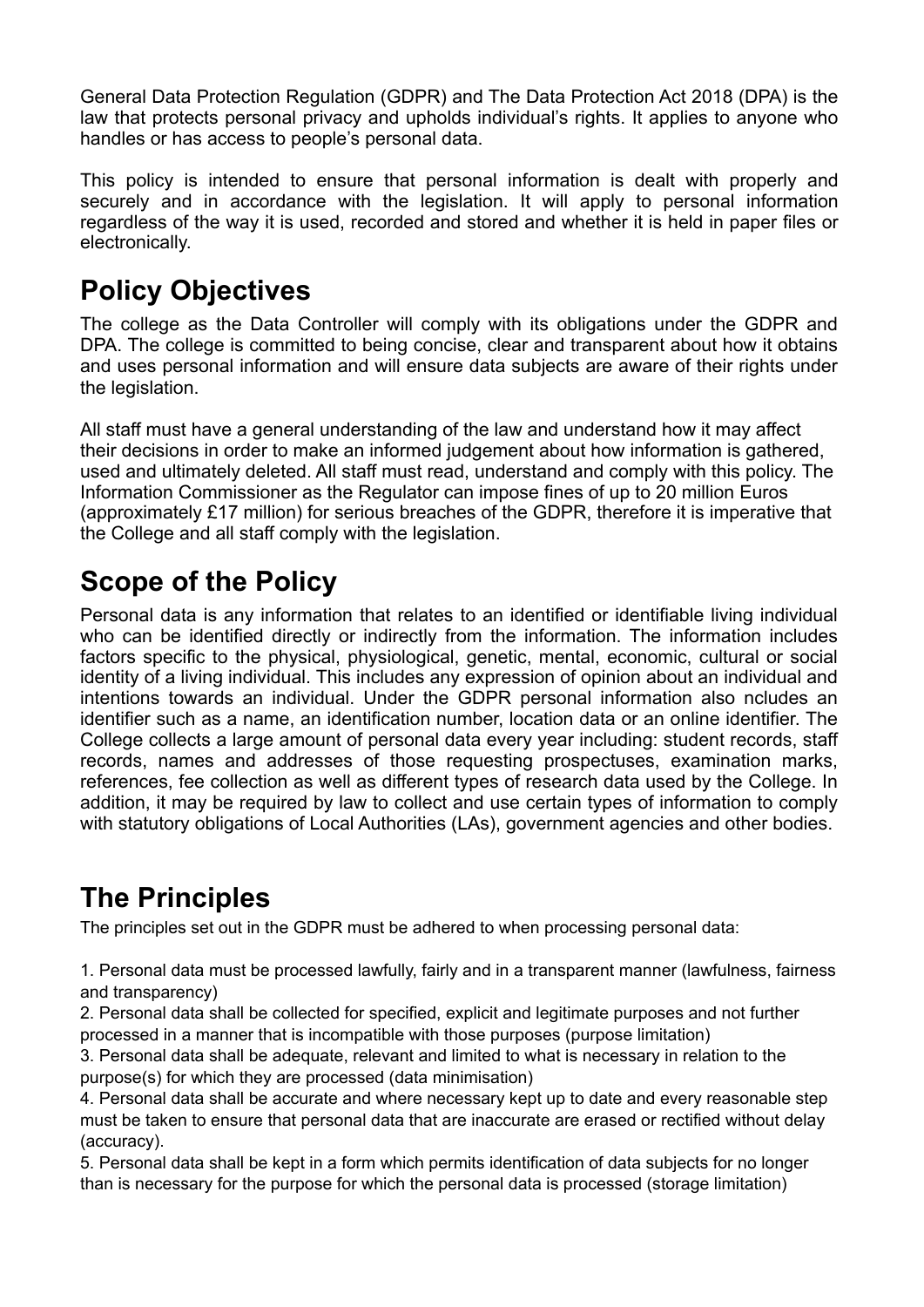6. Appropriate technical and organisational measures shall be taken to safeguard the rights and freedoms of the data subject and to ensure that personal information are processed in a manner that ensures appropriate security of the personal data and protects against unauthorised or unlawful processing of personal data and against accidental loss or destruction of, or damage to, personal data (integrity and confidentiality).

# **Transfer Limitation**

In addition, personal data shall not be transferred to a country outside the EEA unless that country or territory ensures an adequate level of protection for the rights and freedoms of data subjects in relation to the processing of personal data as determined by the European Commission or where the organisation receiving the data has provided adequate safeguards.

This means that individuals' rights must be enforceable and effective legal remedies for individuals must be available following the transfer. It may also be possible to transfer data where the data subject has provided explicit consent or for other limited reasons. Staff should contact the DPO if they require further assistance with a proposed transfer of personal data outside of the EEA.

## **Lawful Basis for processing personal information**

Before any processing activity starts for the first time, and then regularly afterwards, the purpose(s) for the processing activity and the most appropriate lawful basis (or bases) for that processing must be selected:

● Processing is necessary for the performance of a task carried out in the public interest or in the exercise of official authority vested in the college.

● Processing is necessary for the performance of a contract to which the data subject is party, or in order to take steps at the request of the data subject prior to entering into a contract

● Processing is necessary for compliance with a legal obligation to which the data controller is subject

● Processing is necessary in order to protect the vital interests of the data subject or of another natural person

● Processing is necessary for the purposes of the legitimate interests pursued by the data controller or by a third party

The data subject has given consent to the processing of his or her data for one or more specific purposes. Agreement must be indicated clearly either by a statement or positive action to the processing. Consent requires affirmative action so silence, pre-ticked boxes or inactivity are unlikely to be sufficient. If consent is given in a document which deals with other matters, the consent must be kept separate from those other matters.

Data subjects must be easily able to withdraw consent to processing at any time and withdrawal must be promptly honoured. Consent may need to be reviewed if personal data is intended to be processed for a different and incompatible purpose which was not disclosed when the data subject first gave consent.

The decision as to which lawful basis applies must be documented, to demonstrate compliance with the data protection principles and include information about both the purposes of the processing and the lawful basis for it in the college's relevant privacy notice(s).

When determining whether legitimate interests are the most appropriate basis for lawful processing (only where appropriate outside the college's public tasks) a legitimate interests assessment must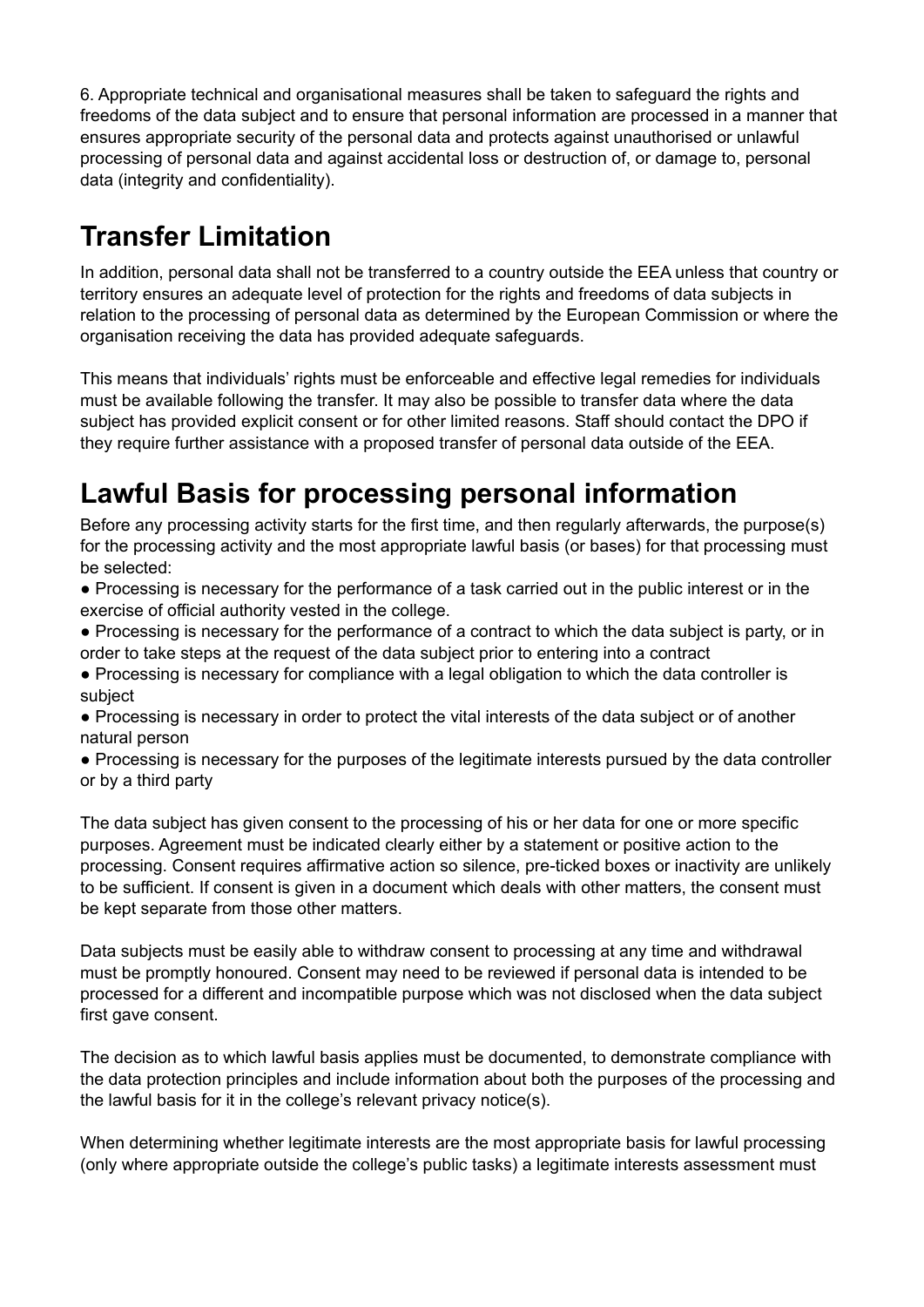be carried out and recorded. Where a significant privacy impact is identified, a data protection impact assessment (DPIA) may also need to be conducted.

# **Sensitive Personal Information**

Processing of sensitive personal information (known as 'special categories of personal data') is prohibited unless a lawful special condition for processing is identified. Sensitive personal information is data which reveals racial or ethnic origin, political opinions, religious or philosophical beliefs, trade union membership, sex life or orientation or is genetic or biometric data which uniquely identifies a natural person. Sensitive personal information will only be processed if: There is a lawful basis for doing so as identified on previous page

One of the special conditions for processing sensitive personal information applies:

(a) the individual ('data subject') has given explicit consent (which has been clearly explained in a Privacy Notice)

(b) the processing is necessary for the purposes of exercising the employment law rights or obligations of the school or the data subject

(c) the processing is necessary to protect the data subject's vital interests, and the data subject is physically incapable of giving consent

(d) the processing is carried out in the course of its legitimate activities with appropriate safeguards by a foundation, association or any other not-for-profit body with a political, philosophical, religious or trade-union aim

(e) the processing relates to personal data which are manifestly made public by the data subject

(f) the processing is necessary for the establishment, exercise or defence of legal claims

(g) the processing is necessary for reasons of substantial public interest

(h) the processing is necessary for purposes of preventative or occupational medicine, for the assessment of the working capacity of the employee, the provision of social care and the management of social care systems or services

(i) the processing is necessary for reasons of public interest in the area of public health. The College's privacy notice(s) set out the types of sensitive personal information that it processes, what it is used for, the lawful basis for the processing and the special condition that applies. Sensitive personal information will not be processed until an assessment has been made of the proposed processing as to whether it complies with the criteria above and the individual has been informed (by way of a privacy notice or consent) of the nature of the processing, the purposes for which it is being carried out and the legal basis for it. Unless the College can rely on another legal basis of processing, explicit consent is usually required for processing sensitive personal data. Evidence of consent will need to be captured and recorded so that the college can demonstrate compliance with the GDPR.

# **Data Protection Impact Assessments (DPIA)**

All data controllers are required to implement 'Privacy by Design' when processing personal data. This means the College's processes must embed privacy considerations and incorporate appropriate technical and organisational measures (like pseudonymisation) in an effective manner to ensure compliance with data privacy principles.

# **Privacy Notice**

The college will issue privacy notices as required, informing data subjects (or their parents, depending on age of the student, if about student information) about the personal information that it collects and holds relating to individual data subjects, how individuals can expect their personal information to be used and for what purposes.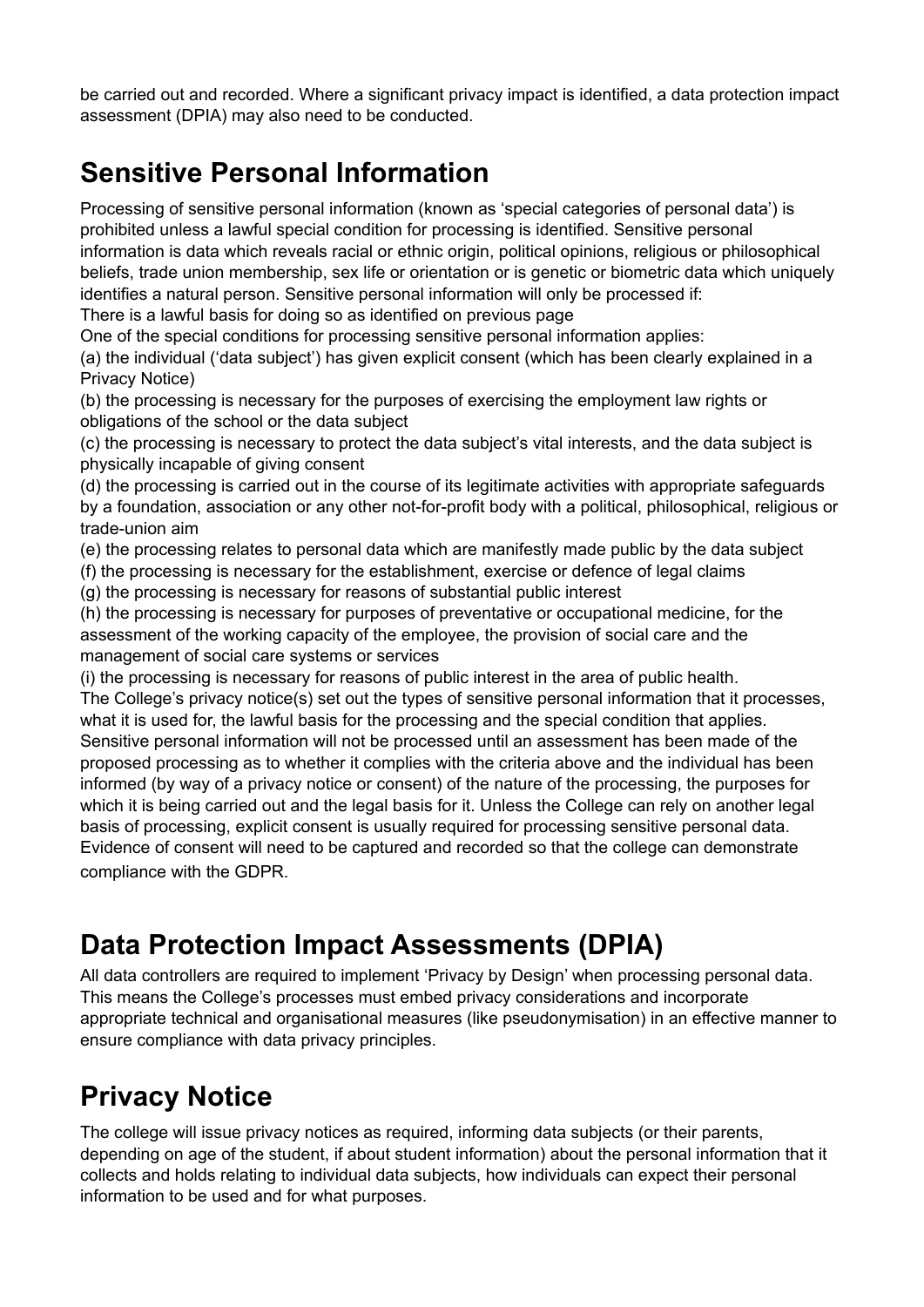When information is collected directly from data subjects, including for HR or employment purposes, the data subject shall be given all the information required by the GDPR including the identity of the DPO, how and why the College will use, process, disclose, protect and retain that personal data through a privacy notice (which must be presented when the data subject first provides the data). When information is collected indirectly (for example from a third party or publicly available source) the data subject must be provided with all the information required by the GDPR as soon as possible after collecting or receiving the data. The college must also check that the data was collected by the third party in accordance with the GDPR and on a basis which is consistent with the proposed processing of the personal data.

The College will take appropriate measures to provide information in privacy notices in a concise, transparent, intelligible and easily accessible form, using clear and plain language.

The College will issue a minimum of two privacy notices, one for student information, and one for workforce information, and these will be reviewed in line with any statutory or contractual changes.

## **Purpose Limitation**

Personal data must be collected only for specified, explicit and legitimate purposes. It must not be further processed in any manner incompatible with those purposes. Personal data must not be used for new, different or incompatible purposes from that disclosed when it was first obtained unless the data subject has been informed of the new purposes and they have consented where necessary.

#### **Data minimisation**

Personal data must be adequate, relevant and limited to what is necessary in relation to the purposes for which it is processed.

Staff may only process data when their role requires it. Staff must not process personal data for any reason unrelated to their role.

Personal data is deleted after a reasonable time for the purpose for which it was being held, unless a law requires such data to be kept for a minimum time. Staff must take all reasonable steps to destroy or delete all personal data that is held in its systems when it is no longer required in accordance with the Schedule. This includes requiring third parties to delete such data where applicable.

#### **Individual Rights**

Staff as well as any other 'data subjects' have the following rights in relation to their personal information:

• To be informed about how, why and on what basis that information is processed (see the relevant privacy notice)

• To obtain confirmation that personal information is being processed and to obtain access to it and certain other information, by making a subject access request (see the relevant privacy notice)

• To have data corrected if it is inaccurate or incomplete

• To have data erased if it is no longer necessary for the purpose for which it was originally collected/ processed, or if there are no overriding legitimate grounds for the processing ('the right to be forgotten')

• To restrict the processing of personal information where the accuracy of the information is contested, or the processing is unlawful (but you do not want the data to be erased) or where the school no longer need the personal information, but you require the data to establish, exercise or defend a legal claim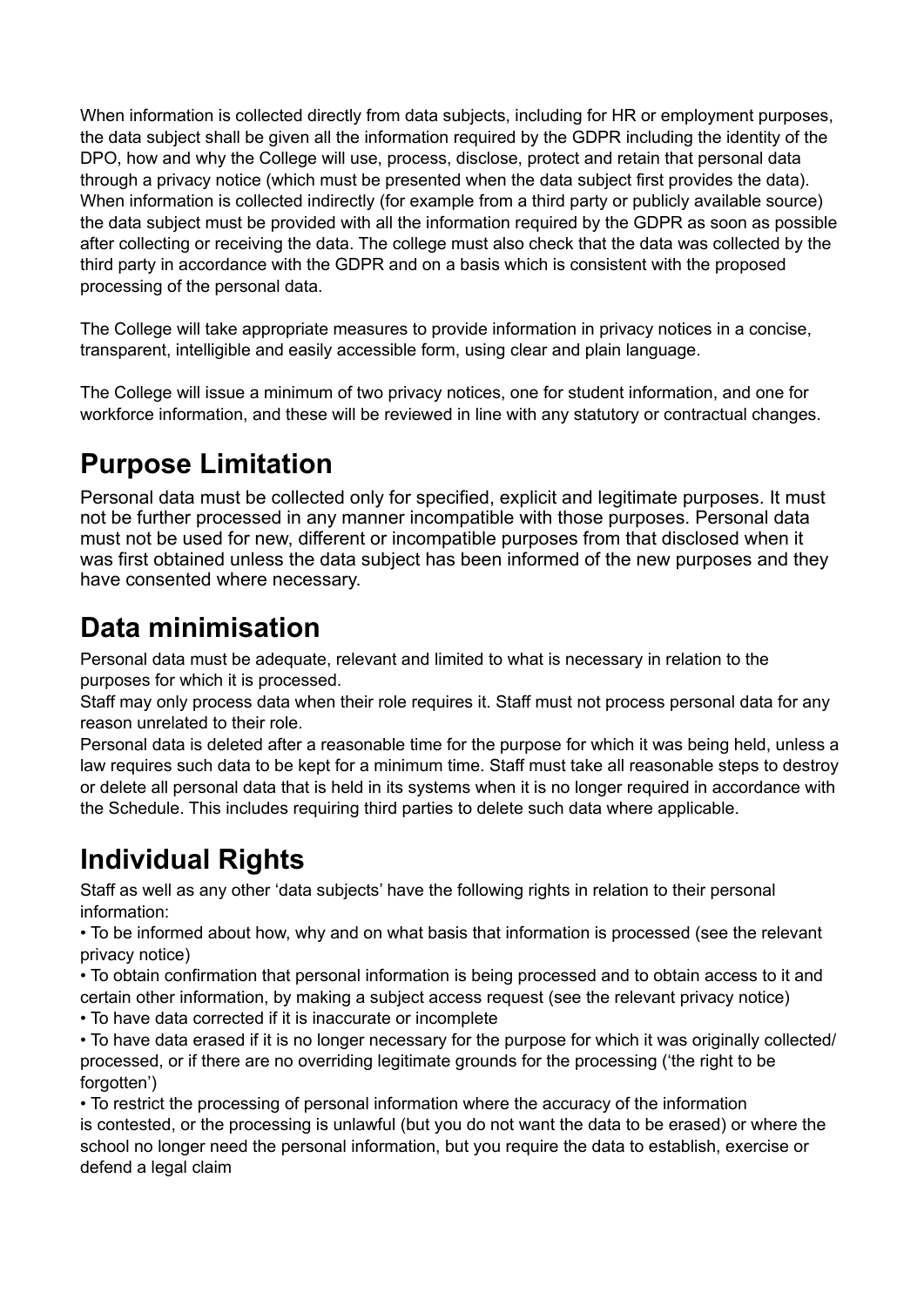• To restrict the processing of personal information temporarily where you do not think it is accurate (and the school are verifying whether it is accurate), or where you have objected to the processing (and the school are considering whether the school's legitimate grounds override your interests) • In limited circumstances to receive or ask for their personal data to be transferred to a third party in a structured, commonly used and machine-readable format

- To withdraw consent to processing at any time (if applicable)
- To request a copy of an agreement under which personal data is transferred outside of the EEA.
- To object to decisions based solely on automated processing, including profiling
- To be notified of a data breach which is likely to result in high risk to their rights and obligations
- To make a complaint to the ICO or a Court.

#### **Individual Responsibilities**

During their employment, staff may have access to the personal information of other members of staff, suppliers, clients or the public. The college expects staff to help meet its data protection obligations to those individuals. If you have access to personal information, you must:

• only access the personal information that you have authority to access and only for authorised purposes

• only allow other staff to access personal information if they have appropriate authorisation

• only allow individuals who are not college staff to access personal information if you have specific authority to do so

• keep personal information secure (e.g. by complying with rules on access to premises, computer access, password protection and secure file storage and destruction in accordance with the college's policies).

• not remove personal information, or devices containing personal information (or which can be used to access it) from the college's premises unless appropriate security measures are in place (such as pseudonymisation, encryption or password protection) to secure the information and the device

• not store personal information on local drives or on personal devices that are used for work purposes.

#### **Information Security**

The college will use appropriate technical and organisational measures to keep personal information secure, to protect against unauthorised or unlawful processing and against accidental loss, destruction or damage.

All staff are responsible for keeping information secure in accordance with the legislation and must follow the college's acceptable usage policy.

The college will develop, implement and maintain safeguards appropriate to its size, scope and business, its available resources, the amount of personal data that it owns or maintains on behalf of others and identified risks (including use of encryption and pseudonymisation where applicable). It will regularly evaluate and test the effectiveness of those safeguards to ensure security of processing.

Staff must guard against unlawful or unauthorised processing of personal data and against the accidental loss of, or damage to, personal data. Staff must exercise particular care in protecting sensitive personal data from loss and unauthorised access, use or disclosure. Staff must follow all procedures and technologies put in place to maintain the security of all personal data from the point of collection to the point of destruction. Staff may only transfer personal data to third-party service providers who agree in writing to comply with the required policies and procedures and who agree to put adequate measures in place, as requested.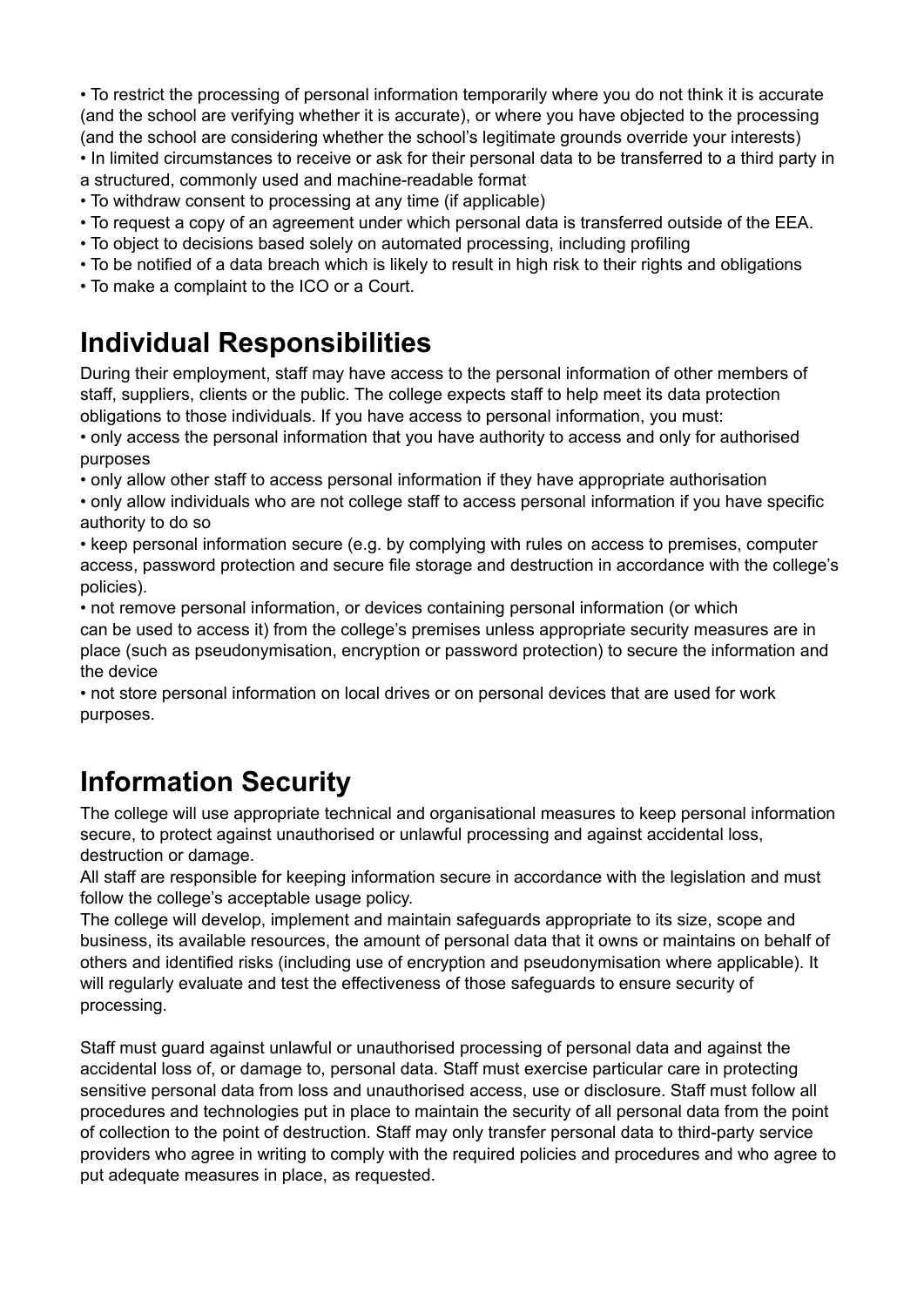Staff must maintain data security by protecting the **confidentiality, integrity and availability** of the personal data, defined as follows:

**Confidentiality** means that only people who have a need to know and are authorised to use the personal data can access it.

**Integrity** means that personal data is accurate and suitable for the purpose for which it is processed.

**Availability** means that authorised users can access the personal data when they need it for authorised purposes.

Staff must comply with and not attempt to circumvent the administrative, physical and technical safeguards the school has implemented and maintains in accordance with the GDPR and DPA.

Where the college uses external organisations to process personal information on its behalf, additional security arrangements need to be implemented in contracts with those organisations to safeguard the security of personal information. Contracts with external organisations must provide that:

- the organisation may only act on the written instructions of the college
- those processing data are subject to the duty of confidence
- appropriate measures are taken to ensure the security of processing
- sub-contractors are only engaged with the prior consent of the college and under a written contract
- the organisation will assist the college in providing subject access and allowing individuals to exercise their rights in relation to data protection

• the organisation will delete or return all personal information to the college as requested at the end of the contract

#### **Storage and retention of personal information**

Personal data will be kept securely in accordance with the college's data protection obligations. Personal data should not be retained for any longer than necessary. The length of time data should be retained will depend upon the circumstances, including the reasons why personal data was obtained. Staff should adhere to the provided Information Management Toolkit for Schools with reference to the Record Retention Schedule, available in the administration office. Personal information that is no longer required will be deleted in accordance with the College's Record Retention Schedule.

#### **Data breaches**

A data breach may take many different forms:

- Loss or theft of data or equipment on which personal information is stored
- Unauthorised access to or use of personal information either by a member of staff or third party
- Loss of data resulting from an equipment or systems (including hardware or software) failure
- Human error, such as accidental deletion or alteration of data
- Unforeseen circumstances, such as a fire or flood
- Deliberate attacks on IT systems, such as hacking, viruses or phishing scams
- Blagging offences where information is obtained by deceiving the organisation which holds it

The college must report a data breach to the Information Commissioner's Office (ICO) without undue delay and where possible within 72 hours, if the breach is likely to result in a risk to the rights and freedoms of individuals. The college must also notify the affected individuals if the breach is likely to result in a high risk to their rights and freedoms.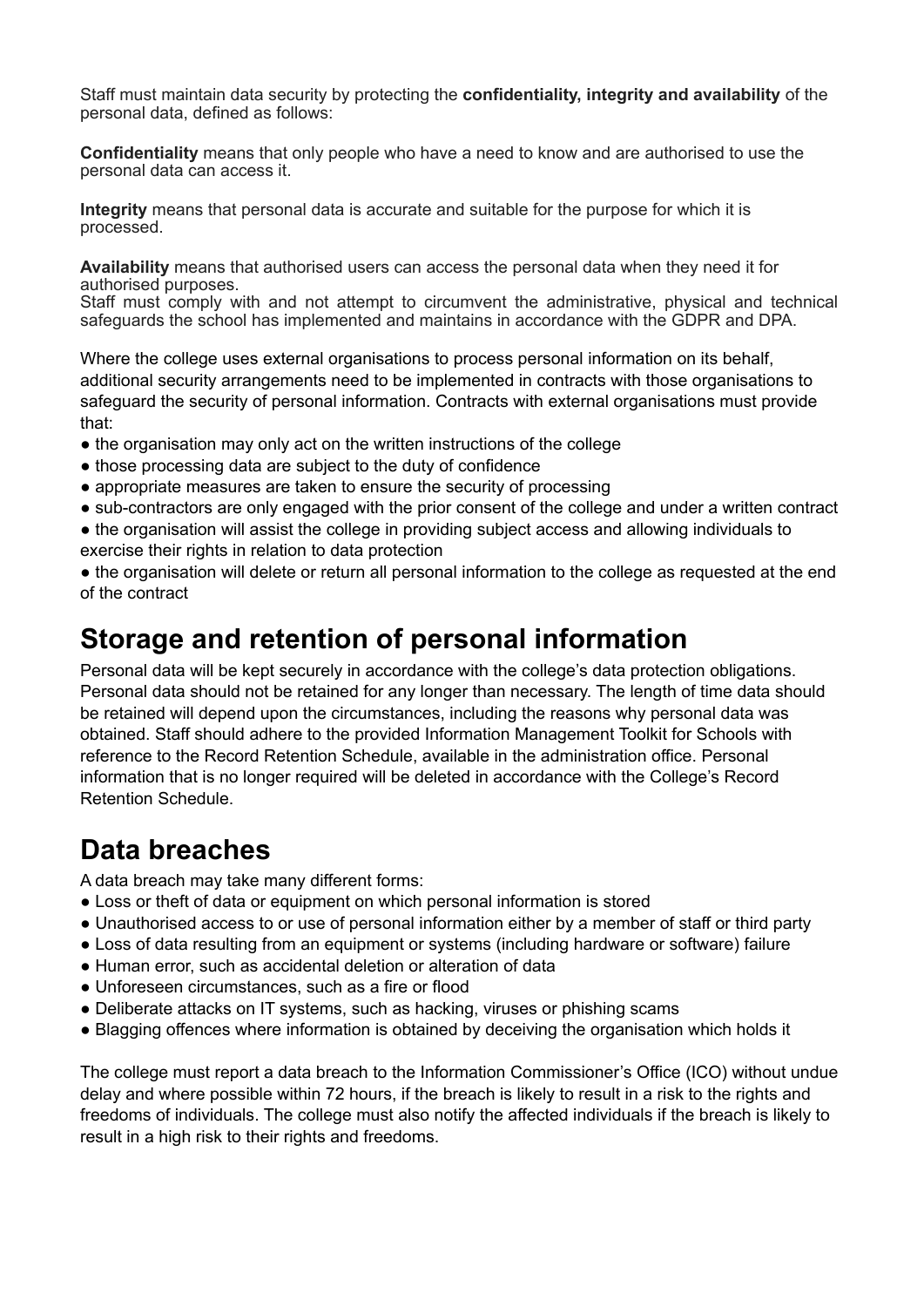Staff should ensure they inform the DPO/Principal immediately that a data breach is discovered and make all reasonable efforts to recover the information, following the college's agreed breach reporting process.

# **Training**

The college will ensure that staff are adequately trained regarding their data protection responsibilities.

#### **Consequences of a failure to comply**

The college takes compliance with this policy very seriously. Failure to comply puts data subjects whose personal information is being processed at risk and carries the risk of significant civil and criminal sanctions for the individual and the college and may in some circumstances amount to a criminal offence by the individual.

Any failure to comply with any part of this policy may lead to disciplinary action under the college's procedures and this action may result in dismissal for gross misconduct. If a non-employee breaches this policy, they may have their contract terminated with immediate effect.

If you have any questions or concerns about this policy, you should contact the college's DPO.

## **Review of Policy**

This policy will be updated as necessary to reflect best practice or amendments made to the GDPR or DPA.

## **The Supervisory Authority in the UK**

Please follow this link to the ICO's website (https://ico.org.uk/) which provides detailed guidance on a range of topics including individuals' rights, data breaches, dealing with subject access requests, how to handle requests from third parties for personal data etc.

# **Glossary**

**Automated Processing:** any form of automated processing of personal data consisting of the use of personal data to evaluate certain personal aspects relating to an individual, in particular to analyse or predict aspects concerning that individual's performance at work, economic situation, health, personal preferences, interests, reliability, behaviour, location or movements. profiling is an example of automated processing.

**Consent:** agreement which must be freely given, specific, informed and be an unambiguous indication of the data subject's wishes by which they, by a statement or by a clear positive action, which signifies agreement to the processing of personal data relating to them.

**Data Controller** means the natural or legal person, public authority, agency or other body which, alone or jointly with others, determines the purposes and means of the processing of personal data. It is responsible for establishing practices and policies in line with the GDPR. The college is the Data Controller of all personal data relating to its students, parents and staff.

**Data Subject:** a living, identified or identifiable individual about whom we hold personal data. Data Subjects may be nationals or residents of any country and may have legal rights regarding their personal data.

**Data Privacy Impact Assessment (DPIA):** tools and assessments used to identify and reduce risks of a data processing activity. DPIA can be carried out as part of Privacy by Design and should be conducted for all major systems or business change programs involving the processing of personal data.

**Data Protection Officer (DPO):** the person required to be appointed in public authorities under the